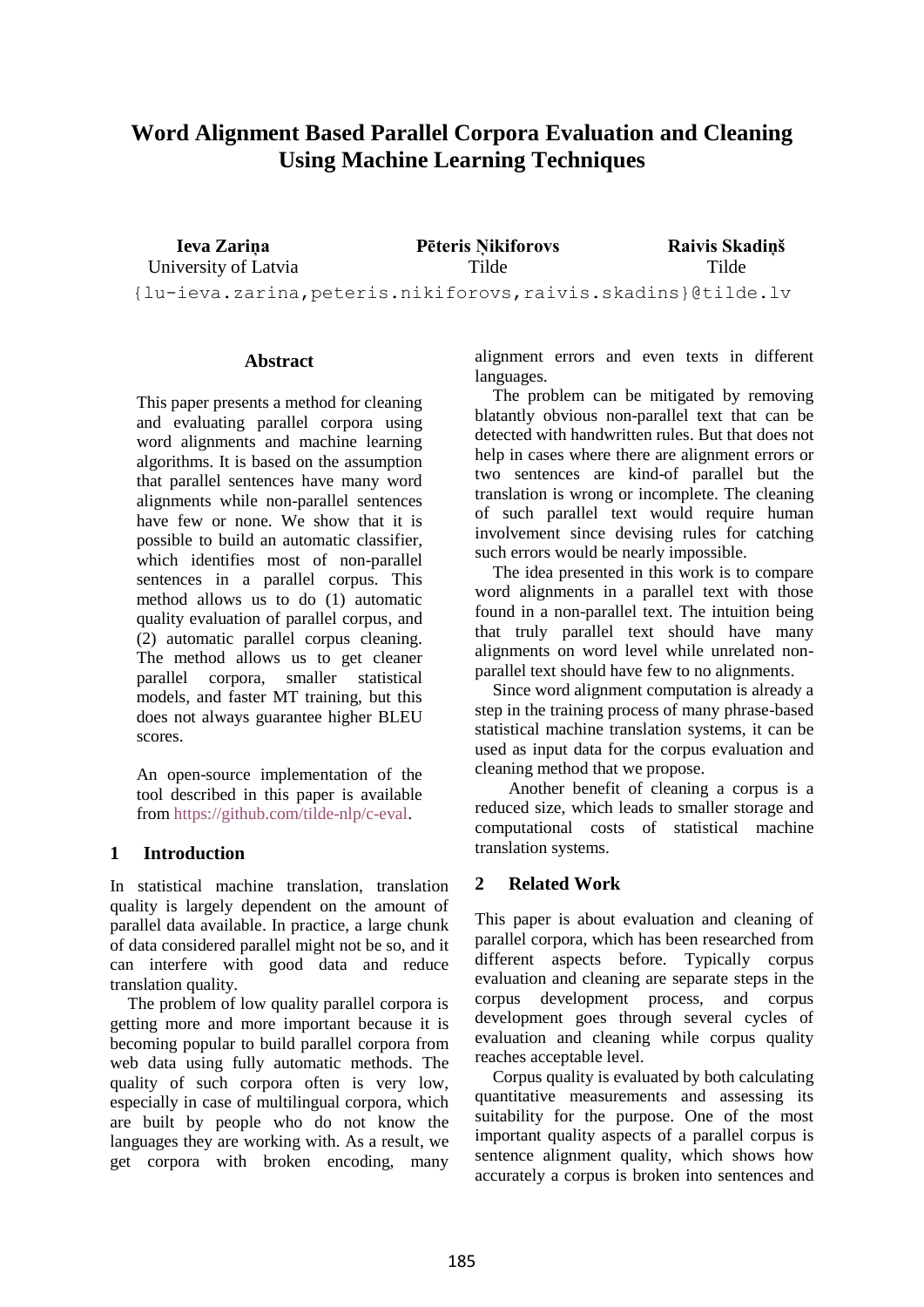whether aligned sentences are translations of each other. It is common to use the same metrics for corpus quality evaluation as for sentence alignment evaluation. The sentence alignment evaluation has been well established in ARCADE project/shared task (Langlais et al., 1998), where quality is assessed calculating precision, recall and F-measure both in segment and sub-segment levels. In the same way precision is also used for corpora evaluation. To calculate the precision we need an annotated subset of the corpus where each sentence alignment is marked as correct or not. There are different ways how to get such annotations, Smith et al. (2013), Skadiņš et al. (2014) and Seljan et al. (2010) use a human annotated random subset of corpus, while Kaalep and Veskis (2007) obtain annotations from two different but similar versions of the corpus. Another approach in corpora quality assessment has been used by Steinberger et al. (2012), they tested alignment in a production setting where translators were confronted with the automatically aligned translations and were encouraged to notify any alignment errors.

Although many parallel corpora have been declared to be suitable for different purposes, many of them have not been formally evaluated (Steinberger et al., 2012; Tiedemann, 2012; Callison-Burch, 2009, Chapter 2.2.) and many have been just partially evaluated only for suitability for MT (Koehn, 2005; Eisele & Chen, 2010; Smith et al., 2013; Skadiņš et al., 2014), i.e., authors build MT systems to illustrate that corpus is useful for MT.

Corpus cleaning in practice has often been limited to applying a set of handwritten rules (regular expressions) to detect blatantly obvious cases where two sentences are not parallel (Rueppel et al., 2011; Ruopp, 2010; etc.). More advanced corpora cleaning includes filters that check text language (Lui & Baldwin, 2012) and spelling, and filter out machine translated content (Rarrick et al., 2011). And there are corpora cleaning methods that automatically identifies sentences that are not in conformity with the rest of the corpus; Okita (2009) removes outliers by the literalness score between a pair of sentences, Jiang et al. (2010) introduce lattice score-based data cleaning method, and Taghipour et al. (2011) use density estimators to detect the outliers. These methods allow to identify potentially non-parallel sentences and to filter out sentences with conformity level below a certain threshold; these methods filter out specified amount of data, but they do not estimate how much data should be

filtered out. The method proposed in this paper deals with both issues: (1) automatic quality evaluation of parallel corpus and (2) automatic parallel corpus cleaning. Similar word alignment based corpus cleaning method is used by Stymne et al. (2013), but unlike this work they use alignment based heuristics to filter out bad sentence pairs.

# **3 Proposed Method**

## **3.1 Intuition**

Word alignment is a task in natural language processing of identifying translation relationships among the words in a parallel text. It is commonly used in phrase-based statistical machine translation (Koehn et al., 2003) where word alignments are used to extract phrases. One of the commonly used phrase extraction algorithms is to take sequential word alignments in a sentence and expand them as much as possible. The better the word alignments, the better the phrases.

Alignments in a parallel text can be computed with the Expectation Maximization algorithm which means that alignments in a sentence are dependent on similar alignments elsewhere in the corpus. These are called IBM Models 1-5 (Brown et al., 1993).

We can presume that if a corpus is good then there should be many word alignments in sentences. If there are mostly correct sentences in a parallel corpus then the sentences where there are few or no alignments might not be parallel.

While comparing good alignments with bad alignments for large data is a daunting task for a human, it is perfectly suited for machine learning, which we explore in this paper.

The idea is to develop a model with machine learning for classifying a pair of sentences as either parallel or not. As such, it is necessary to train such a model with positive and negative examples. Positive examples can be an approved parallel corpus while negative examples can be generated from a good corpus by shuffling translations or artificially generating bad translations.

For machine learning algorithms to do their job it is necessary to convert text into set of features (numbers), each feature representing a clue for the algorithm how to classify the input data.

## **3.2 Features**

Fast Align word aligner (Dyer et al, 2013) which implements modified IBM Model 2 was used. It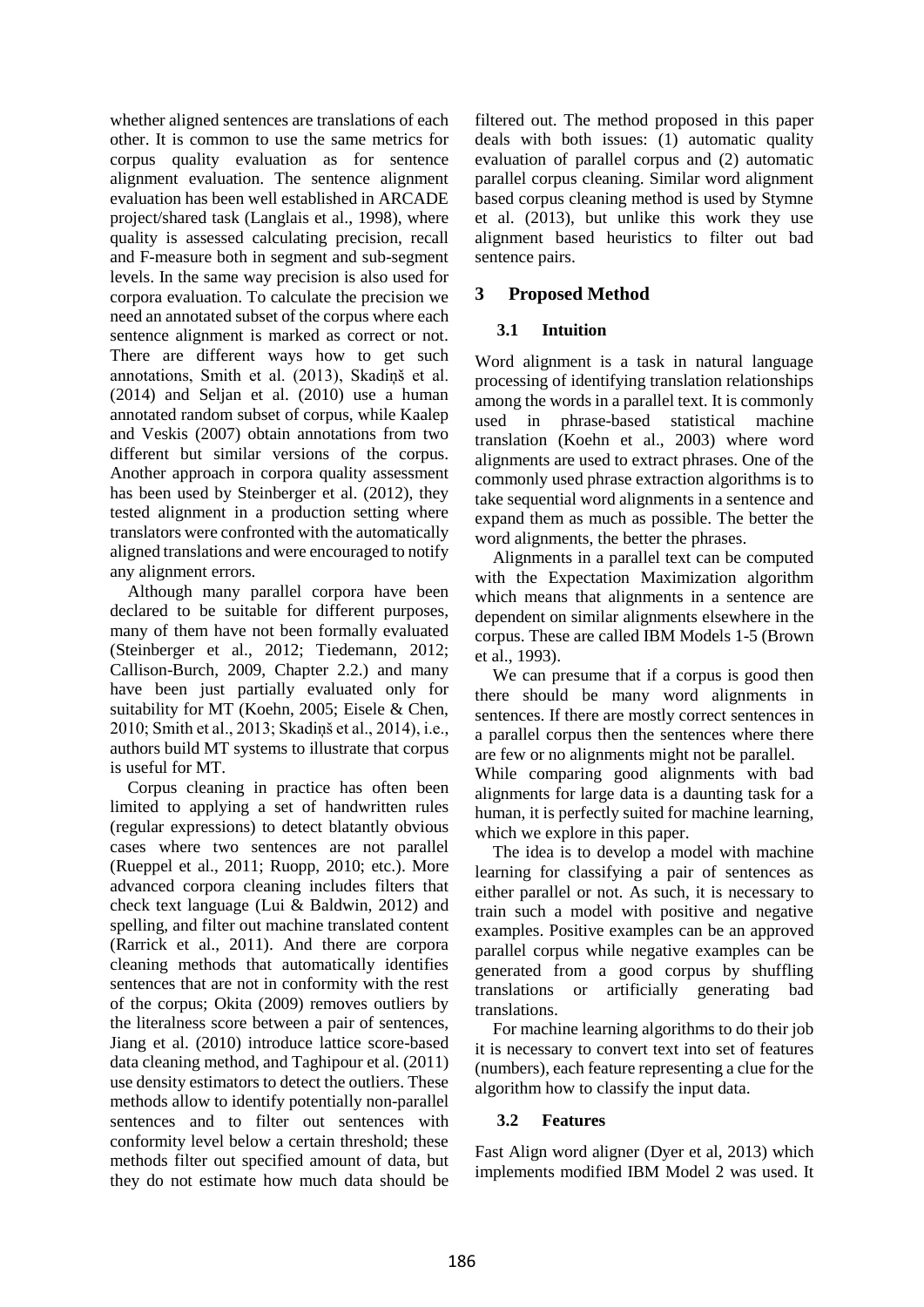provides us with the alignments and the statistical likelihood of each token-to-token translation. From this data we obtain the features that are used for machine learning.

We generated various probable features. For example, we calculate the Threshold score by dividing the count of alignments that are present in both alignment directions (intersection of alignment count) with the total count of alignments in the respective line (for each language direction). Further features were calculated from the alignment probability scores for each token that are provided by Fast Align in the alignment process.

From the list of probable features the most relevant ones were chosen that provide statistical significance for the machine learning.

We used WEKA (Hall et al., 2009) for 10-fold cross validation with a constant seed to evaluate all the features. Correlation-based Feature Subset Selection for Machine Learning by M. A. Hall (1999) with the best first search method was used to evaluate the significance of all features in the DGT-TM 2007 (Steinberger et al., 2012) English to Latvian corpus of 100,000 correct and 100,000 incorrect lines.

The most significant alignment feature proved to be the fourth dealing with the  $n<sup>th</sup>$  root of the multiplication of the probabilities of *n* tokens (geometric mean). The formulae of the selected features can be seen below (*n* represents the number of tokens in a line).

| 1) | $Threshold score =$<br>intersection of alignment count |
|----|--------------------------------------------------------|
| 2) | total line alignment count<br>Summed prob. score       |
| 3) | n.<br>$lg($ <sup>[Summed prob. score]</sup>            |
| 4) | n.<br>$\sqrt[n]{ Multiplied prob.score }$              |

5)  $lg(\sqrt[n]{|Multiplied prob.score|)}$ 

In addition to word alignments, we explored the possibility to enhance the accuracy by including features that are derived from the text itself. For example, the ratio of source sentence token count and target sentence token count, division of common number count and all unique number count in source and target sentences, etc. We calculate features from tokens, numbers, symbols, words and symbols in both source and target sentences – total 43 textual features.

The computation of textual features for a large amount of input data was about two times slower

that the computation of alignment features. More importantly, the result quality including textual features together with alignment features increased the precision only by 0.2%. For these reasons, text features were discarded.

#### **3.3 Machine Learning**

Once we finalized a list of possible features and selected the most relevant ones, we moved on to the next step of putting them to use with the help of machine learning algorithms.

In order to employ machine learning algorithms and to train a model, we had to provide good (correctly aligned parallel corpora) and bad (aligned corpora with shuffled lines) data. The algorithms then go through each good and bad features and produce a statistical model against which another corpus can be benchmarked.

We evaluated several machine learning algorithms and set out to find those that achieved the highest precision with acceptable performance time as well as a high rate of true positives – an important point when evaluating machine learning algorithms (Flach, 2012).

According to Hill et al. (1998) decision-tree based algorithms would be very suited for working with large data and finding the distinguishing line between data from good and bad corpus. As a result, a data model would be obtained that could be used in filtering each line of a given corpus.

Accuracy as well as training and classification run times of several machine learning algorithms were evaluated on the first 100,000 lines of the DGT-TM 2007 EN-LV corpus. The results are summarized in [Table 1.](#page-2-0)

As can be seen, the algorithms perform rather similarly, though the performance time greatly varies from 15.8 seconds up to 7.5 minutes for a corpus containing 100,000 lines. The REPTree algorithm was chosen because of its high precision paired with relatively good speed.

| <b>Algorithm</b>    | <b>Precision</b> | Time, s |
|---------------------|------------------|---------|
| J48                 | 98.01%           | 340     |
| J48graft            | 98.04%           | 450     |
| <b>RandomForest</b> | 98.16%           | 358     |
| RandomTree          | 97.43%           | 58      |
| <b>ExtraTrees</b>   | 97.17%           | 26      |
| <b>REPTree</b>      | 98.03%           | 130     |
| NaiveBayes          | 95.72%           | 16      |

<span id="page-2-0"></span>Table 1. Machine learning algorithm performance comparison for Fast Align features.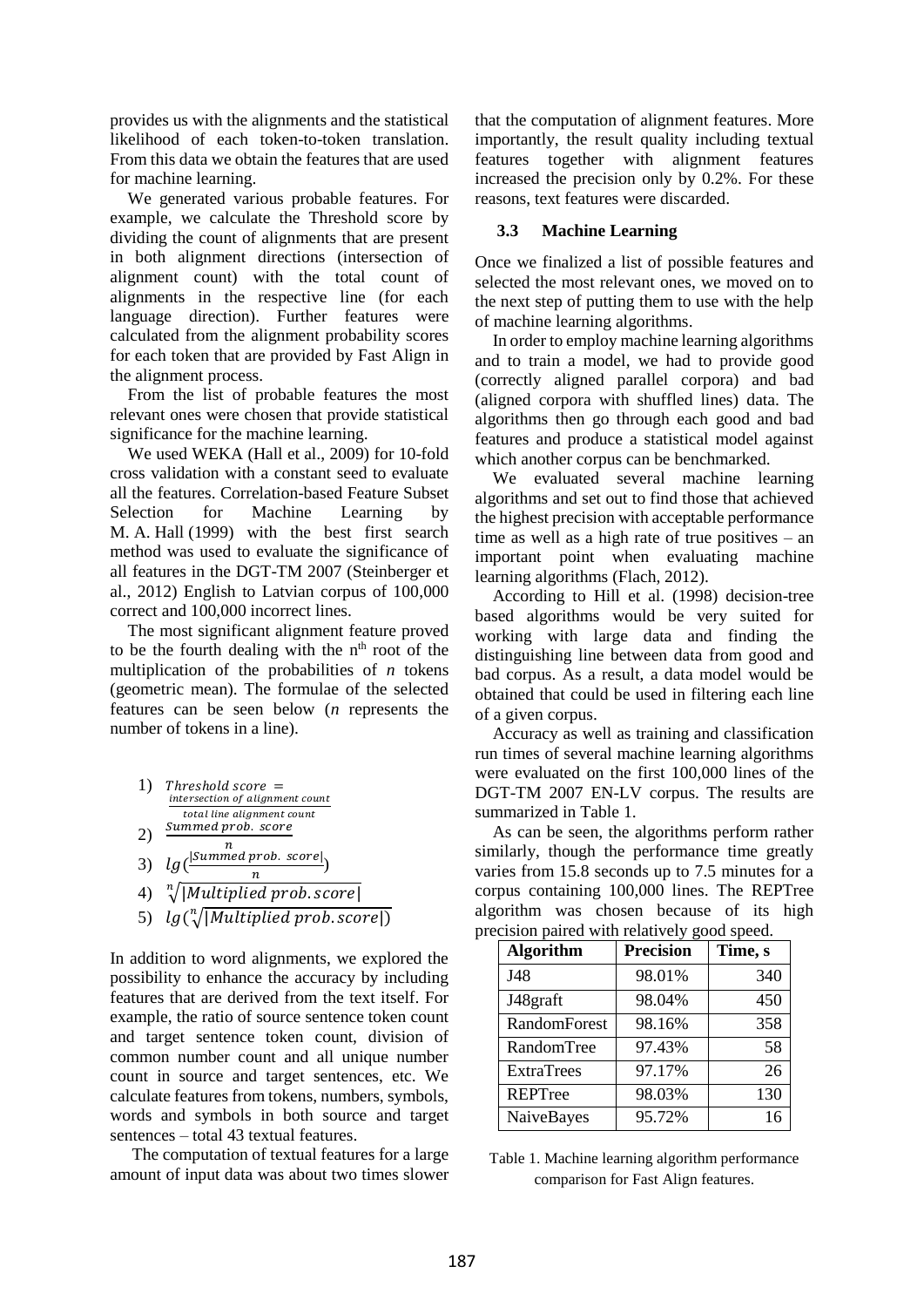# **4 Evaluation**

Firstly, we evaluated the tool by looking at the BLEU score (Papineni et al., 2002) changes, qualitative changes and the quality score of EUBokshop (OPUS edition) corpus, which is known to be cluttered with bad data. It has been automatically extracted from web data (PDF files), containing parallel corpora for 24 official European Union languages (Skadiņš et al., 2014). For testing we chose the Latvian, English and French language pairs.

We evaluated several well-known corpora with the Corpus Cleaner tool as well as whether the results were consistent with qualitative evaluation. The chosen corpora consisted of: EN-FR  $10^9$ parallel corpus (Callison-Burch, 2009, Chapter 2.2.), EN-DE and EN-FR versions of CommonCrawl (Smith et al., 2013), DGT-TM 2012 (Steinberger et al., 2012), EMEA (Tiedemann, 2012), Europarl (Koehn, 2005), JRC-Aquis (Steinberger et al., 2006), WIT3 (Cettolo et al., 2012).

A number of different models were built and used to test if models were language independent.

### **4.1 Evaluation in MT**

Since the main use for this cleaning method is machine translation, we evaluated how the cleaning method affects the BLEU score.

For the MT evaluation we trained an SMT system with the original EU Bookshop corpus and noted the BLEU score.

We applied the same procedure to the cleaned version of the corpus. [Table 2](#page-3-0) summarizes the BLEU scores and the amount of good lines after cleaning for the explored language pairs can be seen.

The BLEU score for both the original and cleaned MT systems was nearly identical with the cleaned corpus having a slightly lower BLEU score than the original. However, this does not necessarily mean no improvement.

Generally, in MT systems the less data you have, the less likely you are to have correct translations, and as it has been shown by Goutte et al. (2012), phrase-based SMT is quite robust to noise. Therefore bigger corpus despite containing more corrupt lines is not that detrimental to machine translation since it gets lost in translation anyway.

| Language | <b>BLEU</b><br>score,<br>baseline | <b>BLEU</b><br>score,<br>cleaned | <b>Good</b><br>lines |
|----------|-----------------------------------|----------------------------------|----------------------|
| LV-EN    | 32.54                             | 32.50                            | 67.19%               |
| LV-FR    | 24.31                             | 23.47                            | 39.63%               |

<span id="page-3-0"></span>

| Table 2. BLEU score for original and cleaned EU |
|-------------------------------------------------|
| Bookshop corpora (OPUS), good line amount after |
| cleaning.                                       |

While the BLEU score nearly did not change for the cleaned corpora, the corpus size, however, did. The cleaned corpora was respectively about 70% and 40% the size of the original. This means that training and memory costs were much lower than the original corpus required. Moreover, the huge difference in cleaned corpus size in comparison with the original producing the same BLEU score indicates that indeed the corrupt lines that the MT system also had deemed unfit were filtered out.

## **4.2 Qualitative Evaluation**

To qualitatively evaluate the cleaning method, we randomly took 200 lines from the original as well as the cleaned corpora for Latvian-English and Latvian-French language pairs. We manually evaluated them for incorrect or erroneous alignment. The results are shown in [Table 3.](#page-3-1) The manual evaluation was done by one evaluator.

|                                  | LV-EN | <b>LV-FR</b> |
|----------------------------------|-------|--------------|
| Sentences from<br>the            | 78%   | 72%          |
| original corpus that were        |       |              |
| classified as <i>good</i> by the |       |              |
| human evaluator                  |       |              |
| Sentences that<br>were           | 90\%  | 95%          |
| classified as <i>good</i> by the |       |              |
| human evaluator from             |       |              |
| sentences that<br>were           |       |              |
| classified as <i>good</i> by the |       |              |
| corpus cleaner.                  |       |              |
| Sentences that<br>were           | 11\%  | 10%          |
| classified as <i>good</i> by the |       |              |
| human evaluator from             |       |              |
| sentences that<br>were           |       |              |
| classified as <i>bad</i> by the  |       |              |
| corpus cleaner.                  |       |              |

<span id="page-3-1"></span>

| Table 3. The amount of good lines in EU Bookshop |
|--------------------------------------------------|
| corpora                                          |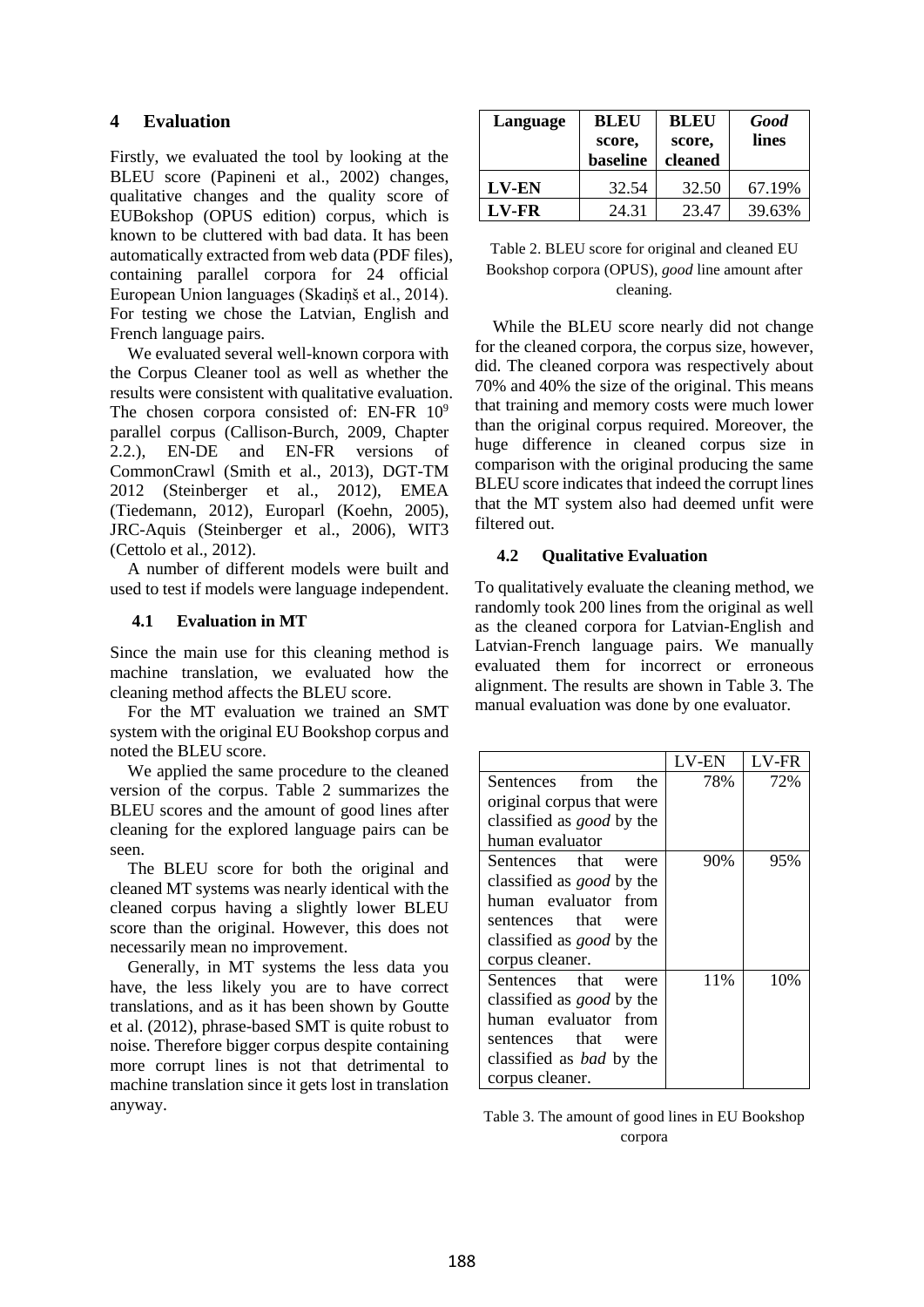The qualitative results clearly show the improvement in corpus quality. Taking into account that the size of corpora was approximately 30% smaller after cleaning and performance rate of about 90%, it can be concluded that a significant part of bad data was removed.

### **4.3 Corpora Evaluation with Different Models**

As a part of the corpora cleaning process, we implemented a corpus evaluation solution. The percentage score of a corpus shows the amount of good lines in the text.

As models for cleaning could be constructed from any corpora that is recognized of good quality, we set to determine if the models are language independent. That is, if different models (made from approximately equal quality corpora) would produce the same results for a given parallel corpus.

The models were trained on the DGT-TM 2007 corpus consisting of EN-LV, EN-FR, EN-LT, and FR-LV language pairs. The graph lines represent the score of each corpus using the corresponding model (along the X axis). Models themselves were evaluated using WEKA tool. The results are shown below in [Figure 1.](#page-4-0)



<span id="page-4-0"></span>Figure 1. Corpora evaluation with different models.

The results show, overall, that the lower the quality of corpus, the more varied the cleaning results from different models will be.

It can be concluded that while there is a difference in the performance of the models (worst case up to 20%), it evens out with the increase of the quality of the corpora (approx. 5% variation). To sum up, for precise corpus evaluation, it would be best to use a model that has been built for the particular language pair.

To see how the method fares with already good data, we evaluated the DGT-TM English-Lithuanian corpus with the DGT-TM English-Latvian model as well as the DGT-TM French-English corpus with the DGT-TM Latvian-English model. It removed approximately 3% of good sentences, which we think is acceptable. Similarly OPUS EU Constitution corpus, which is considered fairly accurate, saw about 5% cut and showed considerably more stable results across all models than EU Bookshop corpora signaling reliable performance in case of high quality corpora.

#### **4.4 Evaluated Corpora Comparison**

Initially we started our evaluations using well known good quality corpora. As can be seen in [Table 4,](#page-4-1) all of the evaluated corpora are of high quality (around 98%) corresponding with previous evaluations and qualitative evaluations of 100 sentences randomly taken from the English to Latvian language pair. The quality of the above corpora was measured with corresponding models built from the first 100,000 lines of the DGT-TM-2007 corpus.

|              | DGT-TM<br>2012 | <b>EMEA</b> | <b>Europarl</b> | <b>JRC</b><br>Acquis | WT <sup>3</sup> |
|--------------|----------------|-------------|-----------------|----------------------|-----------------|
| EN-DE        | 98.91%         | 95.54%      | 99.01%          | 99.30%               | 97.65%          |
| EN-ES        | 98.24%         | 96.74%      | 99.36%          | 99.18%               | 98.46%          |
| EN-FR        | 98.84%         | 96.39%      | 99.58%          | 98.89%               | 99.30%          |
| <b>EN-IT</b> | 98.01%         | 95.65%      | 98.94%          | 99.02%               | 97.74%          |
| EN-LV        | 97.75%         | 94.26%      | 99.67%          | 98.36%               | 98.34%          |
| EN-LV<br>QE  | 99%            | 91%         | 99%             | 98%                  | 97%             |

<span id="page-4-1"></span>Table 4. Corpora quality evaluation by Corpus Cleaner and qualitative evaluation (QE)

We also evaluated less credible corpora (See [Table 5\)](#page-5-0). Significant differences can be seen between EUBookshop Tilde and OPUS editions with approximately 20% increase in quality. This result is understandable as Tilde has considerably improved the quality of EUBookshop by filtering and manually editing it (Skadiņš et al., 2014).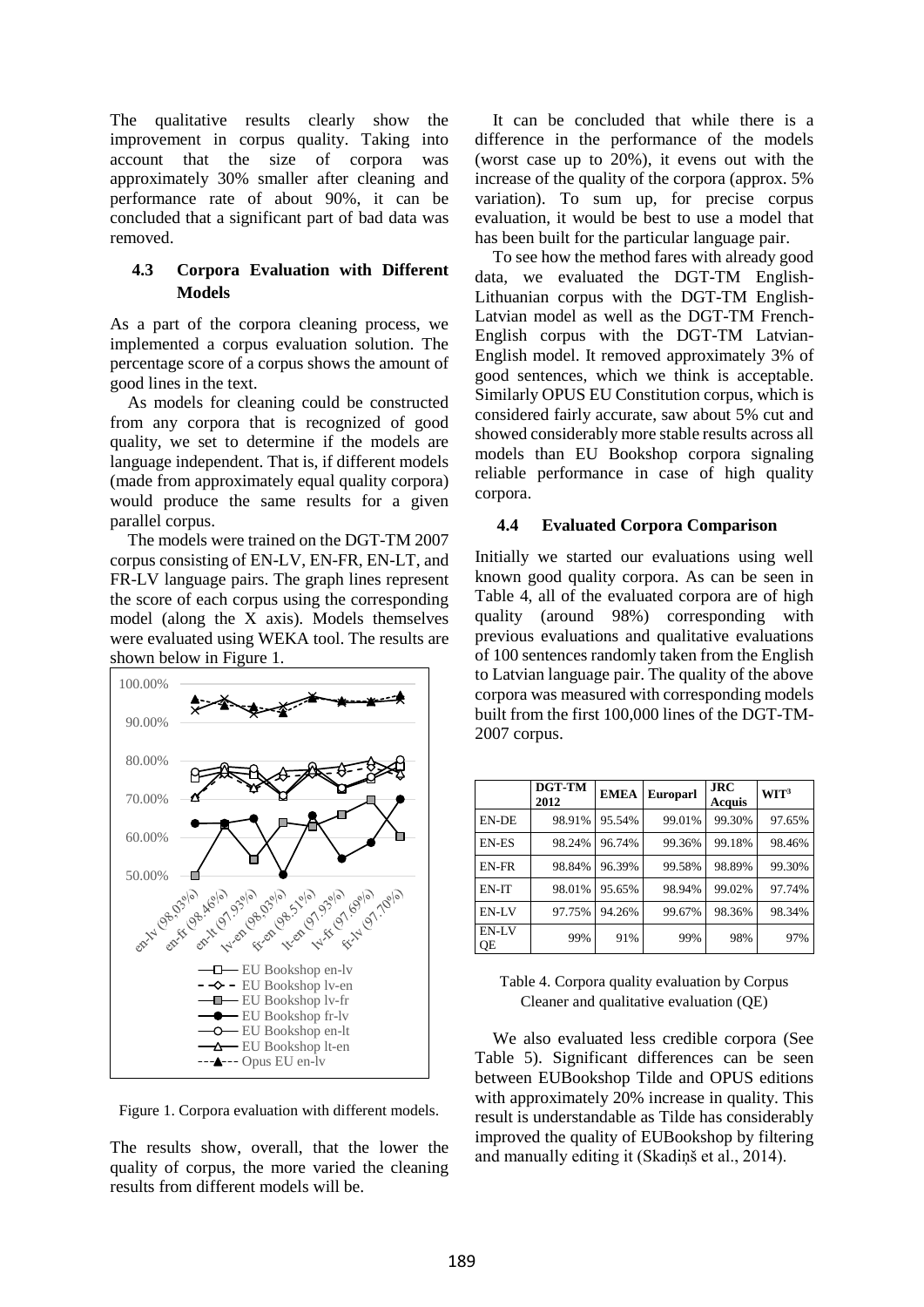In order to compare the results of the CommonCrawl EN-DE corpus quality with the work done by Stymne et al. (2013), it was additionally cleaned by removing sentence pairs with larger than three ratio, sentences with more than 60 tokens as well as the corpus was lowercased. This reduced the corpus by 4.28%. Consequently filtering the original CommonCrawl reduced the amount by 16%, while 13% was removed from the cleaned version of the CommonCrawl corpus.

| Corpus                    | Language     | <b>Corpus Cleaner</b> | OE  |
|---------------------------|--------------|-----------------------|-----|
|                           | pair         | <b>Quality</b>        |     |
| $EN$ -FR $10^9$           | EN-FR        | 84.20%                | 89% |
| CommonCrawl               | EN-FR        | 80.02%                | 70% |
| CommonCrawl<br>(original) | <b>EN-DE</b> | 83.94%                | 55% |
| CommonCrawl<br>(filtered) | <b>EN-DE</b> | 87.25%                | 59% |
| EUBookshop                | EN-LV        | 96.19%                | 93% |
| (TILDE)                   | EN-FR        |                       | 77% |
| EUBookshop                | EN-LV        | 76.45%                | 67% |
| (OPUS)                    | FR-LV        | 71.52%                | 73% |

## <span id="page-5-0"></span>Table 5. Corpora quality evaluation by Corpus Cleaner and qualitative evaluation (QE)

Stymne's et al. research shows a considerably larger corpus reduction (27%) based on alignment evaluation, 5.3% reduction by cleaning the text and in addition 8.8% by removing sentences with wrong detected language. The approach taken by Stymne et al. looks at a manually annotated gold corpus of 100 lines, and extrapolates from that good calculated values from alignment intersection against sentence length, similarly as Threshold score described previously. This manual method generates more strict results and consequently marks more lines as bad. However, the qualitative evaluation of CommonCrawl both original and cleaned versions correspond to that in Stymne's et al. work signaling that the used methods should be looked into more thoroughly.

Language detection as employed by Stymne et al. produced high quality results. While, wrong language use shows up in the alignment quality up to a certain level producing a small intersection set, it could, nevertheless, be considered as an additional feature in the corpus cleaner tool.

English-French10<sup>9</sup> and CommonCrawl EN-FR corpora show a moderate level of accuracy as well as the qualitative evaluation confirms this result deviating by 5% and 10% respectively.

## **5 Conclusion and Future Work**

We have shown that by using word alignment features we can build an automatic classifier, which identifies most non-parallel sentences in a parallel corpus. This method allows us to do (1) automatic quality evaluation of a parallel corpus, and (2) automatic parallel corpus cleaning. The method allows us to get cleaner parallel corpora, smaller statistical models, and faster MT training, but unfortunately this does not always guarantee higher BLEU scores.

In this paper, we are reporting our first results. It is still necessary, however, to test the method for a much wider range of languages and corpora to verify that the method is applicable for other language pairs and to see whether the automatic corpora quality evaluation correlates with human judgment.

We used Fast Align, which is based on IBM Model 2; but IBM Model 1, which requires less computation power, may prove just as effective. Similarly, it would be useful to evaluate higher IBM Models to see how much the results are improved at the cost of longer running time.

We discarded text features for use as the input data for the classifier, but that does not mean that they are not useful. They might as well be used with handwritten rules as an additional step in the cleaning pipeline, either before this method is applied or afterwards. We are planning to revise textual features. In this research, we focused on identifying alignment errors, but textual features can be useful to identify broken encoding, texts in wrong language and other corpora quality issues.

More consistent results across language models could be achieved improving bad training data generation. It is possible that during the shuffling process some lines are aligned in a way that produces a somewhat valid translation, therefore yielding inconsistent data for the machinelearning algorithm.

## **Acknowledgements**

The research leading to these results has received funding from the research project "Optimization methods of large scale statistical models for innovative machine translation technologies", project financed by The State Education Development Agency (Latvia) and European Regional Development Fund, contract nr. 2013/0038/2DP/2.1.1.1.0/13/APIA/VIAA/029. We would like to thank Valdis Girgždis and Maija Kāle for their contribution to this research.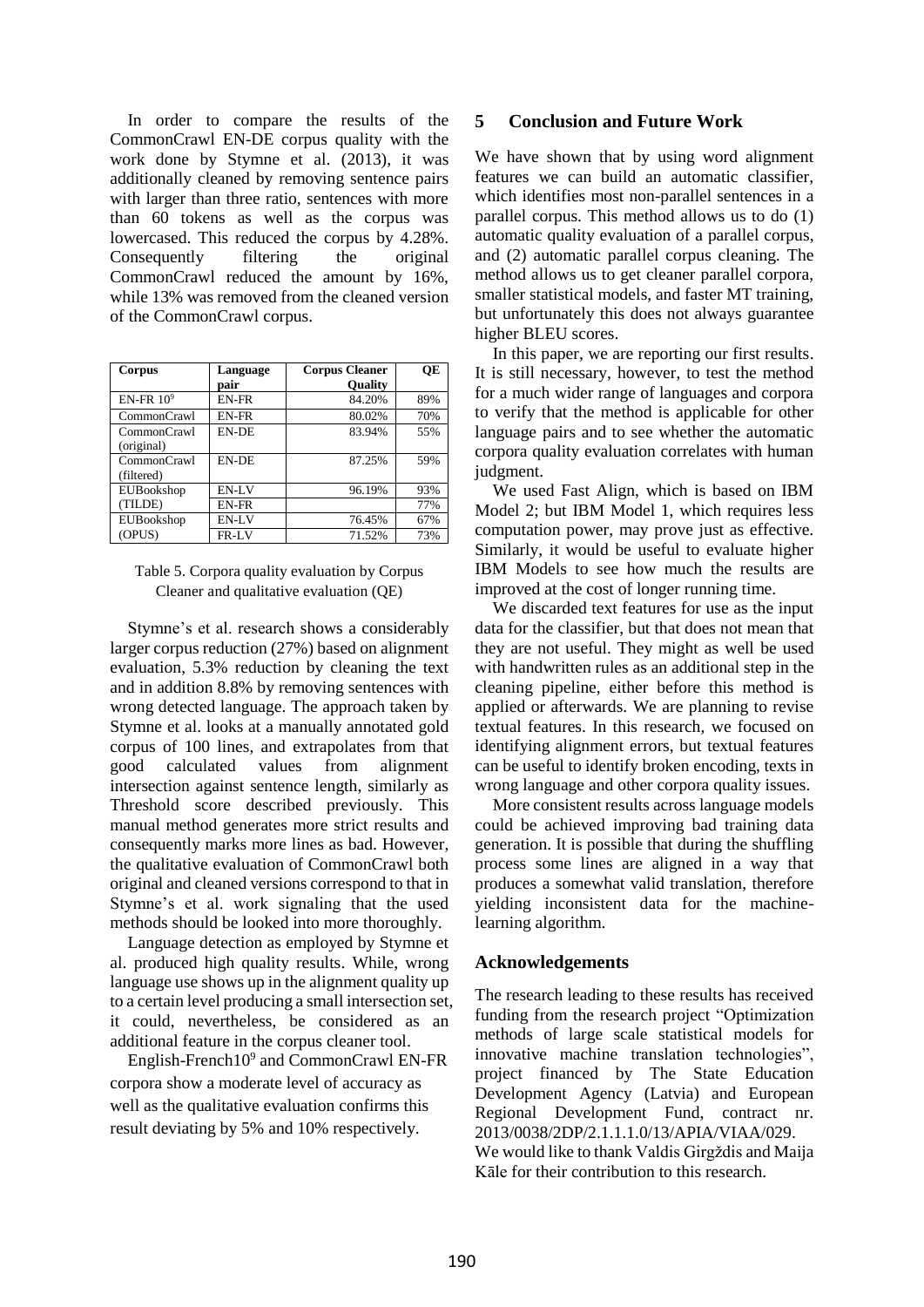#### **References**

- Brown, P. F., Pietra, V. J. D., Pietra, S. A. D., & Mercer, R. L. (1993). The mathematics of statistical machine translation: Parameter estimation. Computational linguistics, 19(2), 263-311.
- Callison-Burch, C., Koehn, P., Monz, C., & Schroeder, J. (2009). Findings of the 2009 Workshop on Statistical Machine Translation. In Proceedings of the Fourth Workshop on Statistical Machine Translation (pp. 1–28). Athens, Greece: Association for Computational Linguistics. Retrieved from http://www.aclweb.org/anthology/W/W09/W09- 0401
- Cettolo, M., Girardi, C., & Federico, M. (2012, May). WIT3: Web inventory of transcribed and translated talks. In Proceedings of the 16th Conference of the European Association for Machine Translation (EAMT) (pp. 261-268).
- Dyer, C., Chahuneau, V., & Smith, N. A. (2013). A Simple, Fast, and Effective Reparameterization of IBM Model 2. In HLT-NAACL (pp. 644-648).
- Eisele, A., & Chen, Y. (2010). MultiUN: A Multilingual Corpus from United Nation Documents. In D. Tapias, M. Rosner, S. Piperidis, J. Odjik, J. Mariani, B. Maegaard, … N. C. (Conference Chair) (Eds.), Proceedings of the Seventh conference on International Language Resources and Evaluation (pp. 2868–2872). European Language Resources Association (ELRA).
- Flach, P. (2012). The Art and Science of Algorithms that Make Sense of Data (pp. 55). New York, USA: Cambridge University Press.
- Goutte, C., Carpuat, M., & Foster, G. (2012). The impact of sentence alignment errors on phrase-based machine translation performance. In Conference of the Association for Machine Translation in the Americas (AMTA). San Diego, CA.
- Hall, M. A. (1999). Correlation-based feature selection for machine learning (Doctoral dissertation, The University of Waikato).
- Hall, M., Frank, E., Holmes, G., Pfahringer, B., Reutemann, P., & Witten, I. H. (2009). The WEKA Data Mining Software: An Update. SIGKDD Explor. Newsl.,  $11(1)$ ,  $10-18$ . doi:10.1145/1656274.1656278
- Hill, L. O., Chawla, N., Bowyer, K. W. (1998) Decision Tree Learning on Very Large Data Sets. Department of Computer Science and Engineering,

University of South Florida. Retrieved from https://www3.nd.edu/~dial/papers/SMC98.pdf

- Jiang, J., Way, A., & Carson-Berndsen, J. (2010). Lattice Score Based Data Cleaning For Phrase-Based Statistical Machine Translation.
- Kaalep, H. J., & Veskis, K. (2007). Comparing parallel corpora and evaluating their quality. Proceedings of MT Summit XI, 275-279.
- Koehn, P., Och, F. J., Marcu, D. (2003). Statistical phrase based translation. Proceedings of the Joint Conference on Human Language Technologies and the Annual Meeting of the North American Chapter of the Association of Computational Linguistics (HLT/NAACL).
- Koehn, P. (2005). Europarl : A Parallel Corpus for Statistical Machine Translation. MT Summit, 11, 79–86. Retrieved from http://mt-archive.info/MTS-2005-Koehn.pdf
- Langlais, P., Simard, M., Veronis, J., Armstrong, S., Bonhomme, P., Debili, F., ... & Theron, P. (1998). Arcade: A cooperative research project on parallel text alignment evaluation.
- Lui, M., & Baldwin, T. (2012). Langid.Py: An Off-theshelf Language Identification Tool. In Proceedings of the ACL 2012 System Demonstrations (pp. 25– 30). Stroudsburg, PA, USA: Association for Computational Linguistics.
- Och, F. J., & Ney, H. (2003). A systematic comparison of various statistical alignment models. Computational Linguistics, 29(1):19-51, March.
- Okita, T. (2009). Data Cleaning for Word Alignment. In Proceedings of the ACL-IJCNLP 2009 Student Research Workshop (pp. 72–80). Stroudsburg, PA, USA: Association for Computational Linguistics.
- Papineni, K., Roukos, S., Ward, T., Zhu, W. (2002). BLEU: a method for automatic evaluation of machine translation. Proceedings of the 40th Annual Meeting of the Association of Computational Linguistics.: ACL
- Rarrick, S., Quirk, C., & Lewis, W. (2011). MT Detection in Web-Scraped Parallel Corpora. In Proceedings of MT Summit XIII. Asia-Pacific Association for Machine Translation.
- Rueppel, J., Jiang, L., Yu, G., and Flournoy, R. (2011). AIR-based light clients for supporting Moses engine training. In Proceedings of the 13th Machine Translation Summit (pp. 503–506). Xiamen.